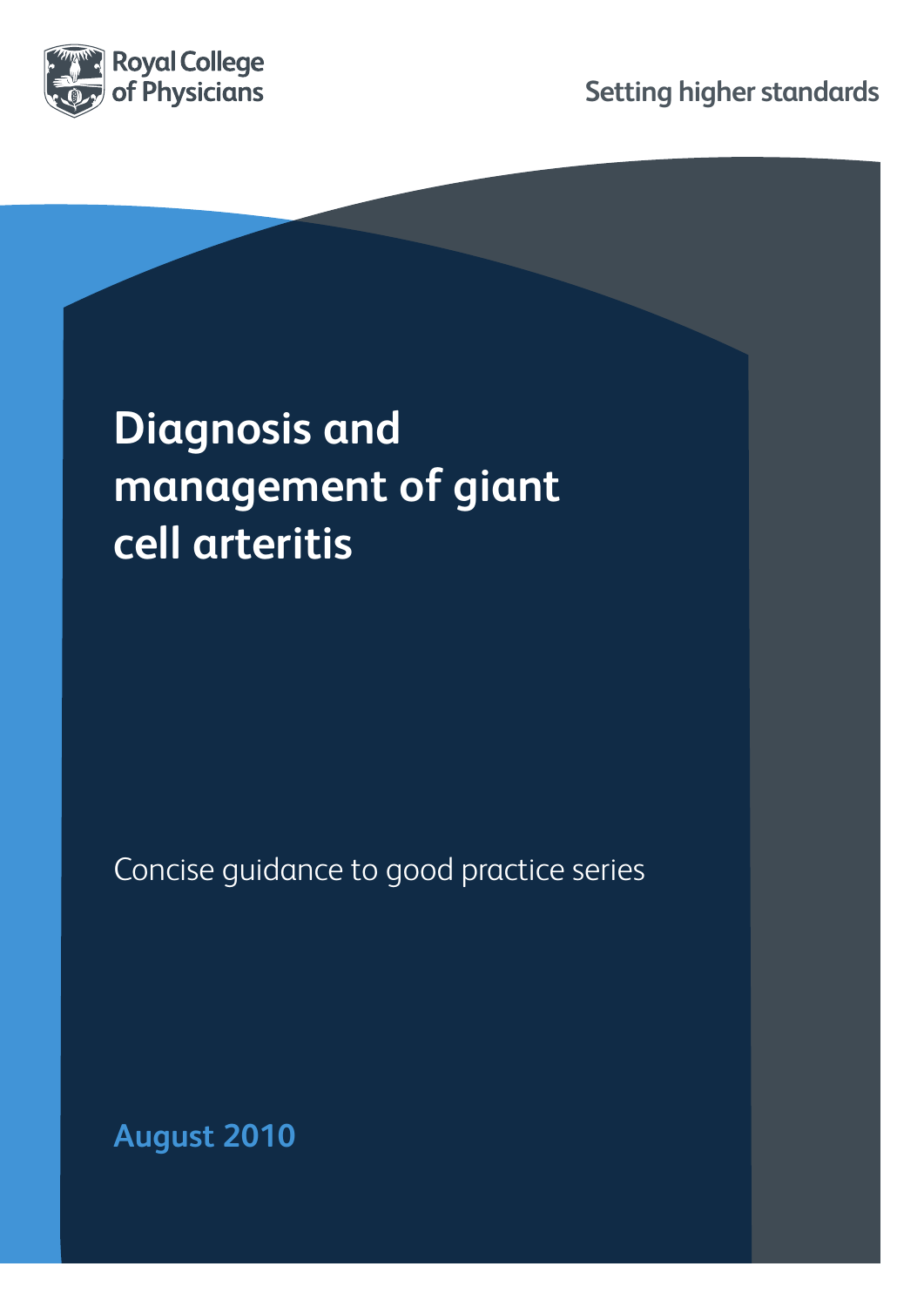## Concise guidance: diagnosis and management of giant cell arteritis

#### Bhaskar Dasgupta on behalf of the Giant Cell Arteritis Guideline Development Group\*

**ABSTRACT – Giant cell arteritis (GCA) or temporal arteritis (TA) with polymyalgia rheumatica (PMR) is among the most common reasons for long-term steroid prescription. GCA is a critically ischaemic disease, the most common form of vasculitis and should be treated as a medical emergency. Visual loss occurs in up to a fifth of patients, which may be preventable by prompt recognition and treatment. The British Society for Rheumatology (BSR) and the British Health Professionals in Rheumatology (BHPR) have recently published guidelines on the management of PMR. The purpose of this concise guidance is to draw attention to the full guidelines to encourage the prompt diagnosis and urgent management of GCA, with emphasis on the prevention of visual loss. They provide a framework for disease assessment, immediate treatment and referral to specialist care for management and monitoring of disease activity, complications and relapse.** 

#### **KEY WORDS: diagnosis, giant cell arteritis, steroid therapy, treatment**

#### **Introduction**

Giant cell arteritis (GCA) is the most common of all the vasculitides. Together with polymyalgia rheumatic, it represents one of the most common indications for long-term glucocorticosteroid therapy in the community. It is characterised by critical ischaemia at presentation and ranks among the common causes of acute blindness. Visual loss occurs in up to one-fifth of patients and this may relate to late recognition. Early recognition, referral and treatment are essential and GCA should be regarded as a medical emergency. However, it is subject to wide variations in clinical practice, as it is often managed in primary or in secondary care by general practitioners, rheumatologists, non-rheumatologists and ophthalmologists.

**Bhaskar Dasgupta,** consultant in rheumatology and honorary professor, Essex University Southend University Hospital, Westcliffon-Sea, Essex;

**Series editors:** Lynne Turner-Stokes and Bernard Higgens; **Guest editor:** Tabitha Turner-Stokes

\*For membership of the guideline development group please see the full quideline<sup>1</sup>

Information in this concise guidance has been extracted from the full guideline. Please refer to the full guidance for details of the methodology. The guidelines were developed using the AGREE format and Scottish Intercollegiate Guidelines Network guidance was used to grade the recommendations.

The objective of this concise guidance is to produce a summary of the longer guidelines,<sup>1</sup> and to improve the consistency of clinical practice by providing recommendations in the following

• a prompt diagnostic, management and referral process for

prompt high-dose glucocorticosteroid therapy

appropriate advice on management of GCA with emphasis on prevention of vision loss with early recognition and

investigations (such as temporal artery biopsy) for disease diagnosis and assessment of severity, using clinical factors

appropriate advice on disease monitoring and treatment of

appropriate advice on bone protection and prevention of

#### **Early diagnosis**

**Aims of the guideline** 

areas:

GCA

and histology

steroid side effects.

relapses

Early recognition and diagnosis of GCA is paramount. Common symptoms and signs are shown in Table 1, and criteria for diagnosis are shown in Box 1.2 Clinicians should remember that jaw and tongue claudication, visual symptoms, constitutional symptoms and acute phase response may go unrecognised especially if not accompanied by headaches.<sup>3</sup> Patients at highest risk of neuro-ophthalmic complications do not always mount high inflammatory responses.

Temporal artery biopsy (TAB) is the cornerstone of diagnosis and often remains positive for two to six weeks after the commencement of treatment. A regular link with a local dedicated surgical unit experienced in TAB to support urgent referrals is recommended. However, TAB may be negative in some patients with GCA, due to the presence of skip lesions or to sub-optimal biopsy. Therefore, patients with negative biopsies should be managed as having GCA if there is a typical clinical and laboratory picture and response to steroids, typical findings on ultrasound, or neuro-ophthalmic features typical of GCA (eg anterior ischaemic optic neuritis).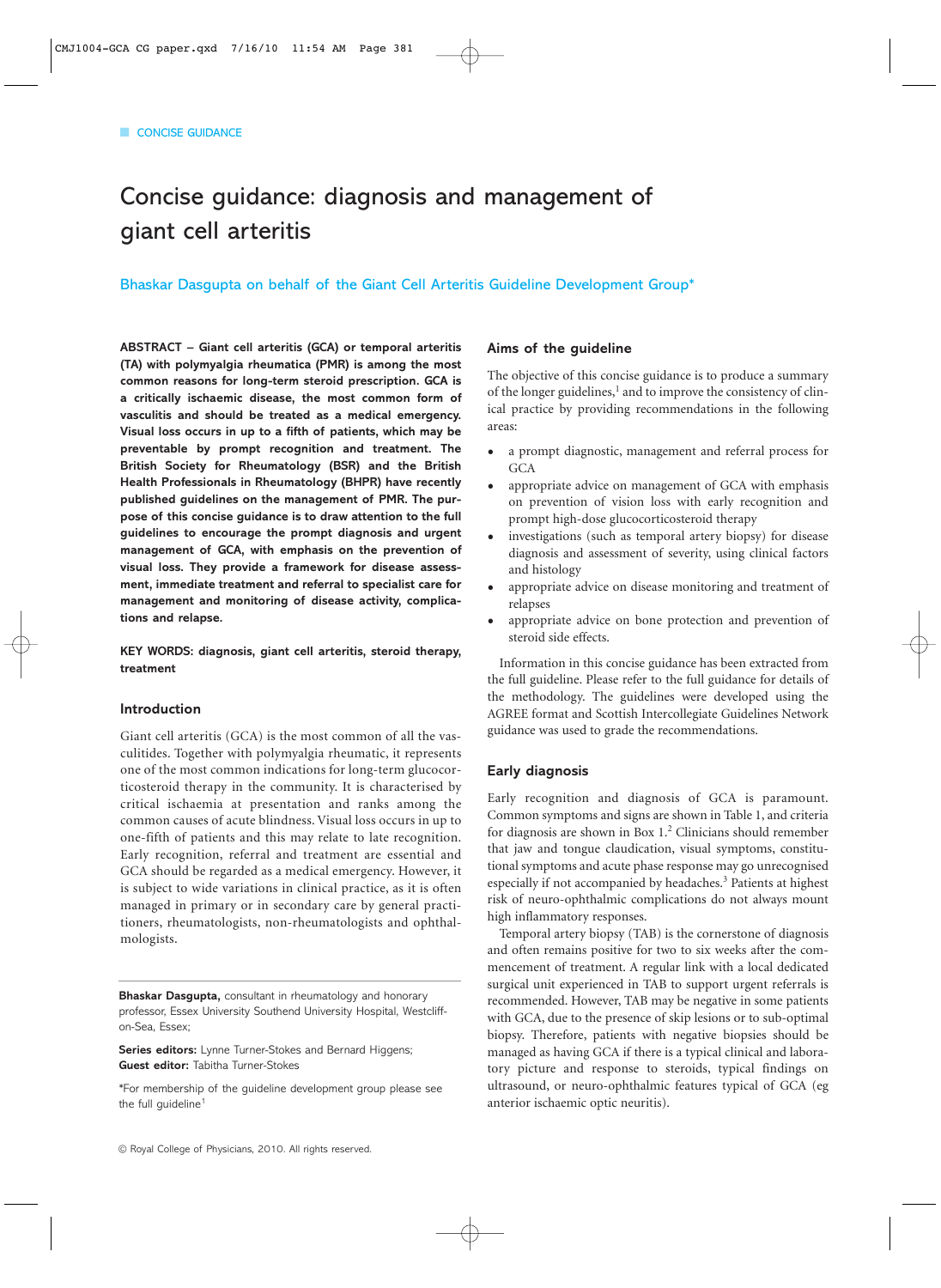#### **Table 1. Common symptoms and signs of giant cell arteritis (GCA)**

| <b>Symptoms</b>                                                                                                                                                                                                                                                                                                                                                                                                      | <b>Signs</b>                                                                                                                                                                                                                                                                                                                                                                                                                                                                                                                                                                              | <b>Differential diagnoses</b>                                                                                                                                                                                                                                                                                                                                            |
|----------------------------------------------------------------------------------------------------------------------------------------------------------------------------------------------------------------------------------------------------------------------------------------------------------------------------------------------------------------------------------------------------------------------|-------------------------------------------------------------------------------------------------------------------------------------------------------------------------------------------------------------------------------------------------------------------------------------------------------------------------------------------------------------------------------------------------------------------------------------------------------------------------------------------------------------------------------------------------------------------------------------------|--------------------------------------------------------------------------------------------------------------------------------------------------------------------------------------------------------------------------------------------------------------------------------------------------------------------------------------------------------------------------|
| • Abrupt onset headache:<br>- usually unilateral and temporal<br>- occasionally diffuse or bilateral.<br>• Scalp pain:<br>- diffuse or localised<br>- may lead to difficulty in combing hair<br>• Jaw and tongue claudication<br>• Visual symptoms:<br>- amaurosis fugax, blurring and diplopia<br>• Constitutional symptoms:<br>- fever, weight loss and tiredness<br>• Polymyalgic symptoms<br>• Limb claudication | • Abnormal superficial temporal artery:<br>- tender, thickened or beaded<br>- with reduced or absent pulsation.<br>• Scalp tenderness<br>• Transient or permanent visual loss<br>• Visual field defect<br>• Relative afferent papillary defect<br>• Anterior ischaemic optic neuritis:<br>- pale, swollen optic disc with<br>haemorrhages on fundoscopy.<br>• Central retinal artery occlusion:<br>- unilateral or bilateral.<br>• Upper cranial nerve palsies<br>• Features of large vessel GCA:<br>- asymmetry of pulses and blood<br>pressure<br>- bruits (usually of the upper limb). | • Herpes zoster<br>• Migraine or other causes of headaches<br>• Serious intracranial pathology eg infiltrative<br>retro-orbital or base of skull lesions<br>• Other causes of acute vision loss eg transient<br>ischaemic attack<br>• Cervical spine disease<br>• ENT pathology eg sinus, TMJ and ear disease<br>• Systemic vasculitides<br>• Connective tissue diseases |
| $TMJ = temporo-man dibular joint$ ; $ENT = ear$ nose and throat.                                                                                                                                                                                                                                                                                                                                                     |                                                                                                                                                                                                                                                                                                                                                                                                                                                                                                                                                                                           |                                                                                                                                                                                                                                                                                                                                                                          |

#### **Box 1.** The American College of Rheumatology classification criteria for giant cell arteritis.<sup>2</sup>

*For purposes of classification, a patient shall be said to have giant cell (temporal) arteritis if at least three of these five criteria are present.* 

- 1 Age at disease onset  $\geq 50$  years
- 2 New headache
- 3 Temporal artery abnormality
- 4 Elevated erythrocyte sedimentation rate > 50 mm/hr
- 5 Abnormal artery biopsy: biopsy specimen showing vasculitis characterised by a predominance of mononuclear cell infiltration or granulomatous inflammation, usually with multinucleated giant cells

Duplex ultrasonography can detect the characteristic appearance of a hypoechoic 'halo', occlusions and stenosis, but requires a high level of experience and training. Positron emission tomography scanning can pick up aortic and large vessel disease; and 3-tesla magnetic resonance imaging has shown mural enhancement in inflamed temporal and occipital arteries. These techniques show promise for the diagnosis and monitoring of GCA (particularly large vessel disease), but currently do not replace TAB for cranial GCA.

#### **Treatment and complications of GCA**

Prompt treatment with high-dose steroids is critical to reduce the likelihood of neuro-ophthalmic complications. The early complications are ischaemic deficits, such as vision loss and

stroke. If one eye is affected there is high risk (20–50%) of bilateral vision loss with further delay or stoppage of treatment. Late complications include the development of aortic aneurysms.

The symptoms of GCA should respond rapidly to highdose glucocorticosteroid treatment, followed by resolution of the inflammatory response. Failure to do so should raise the question of an alternative diagnosis. Steroid-related complications (eg weight gain, fractures, diabetes, hypertension, cataracts and bruising) are also common hence the importance of monitoring and titrating the dose down as soon as it is safe to do so. Low-dose aspirin has also been shown to decrease the rate of visual loss and cerebrovascular accidents in GCA.<sup>4</sup> In recurrent or resistant GCA, methotrexate or other immunosuppressives (eg azathioprine or leflunomide) may be used as adjuvant therapy to allow reduction in the cumulative glucocorticosteroid dose, or a higher probability of glucocorticosteroid discontinuation without relapse.<sup>5</sup>

#### **Implications and implementation**

There are no cost implications for implementation of these guidelines apart from relevant training for general practitioners who should also have access to the routine investigations outlined and the ability to follow up as suggested. A referral pathway for GCA compatible with these guidelines is suggested in the Map of Medicine.

Further information on the guidelines, ie references, guideline development process, implications and implementation, is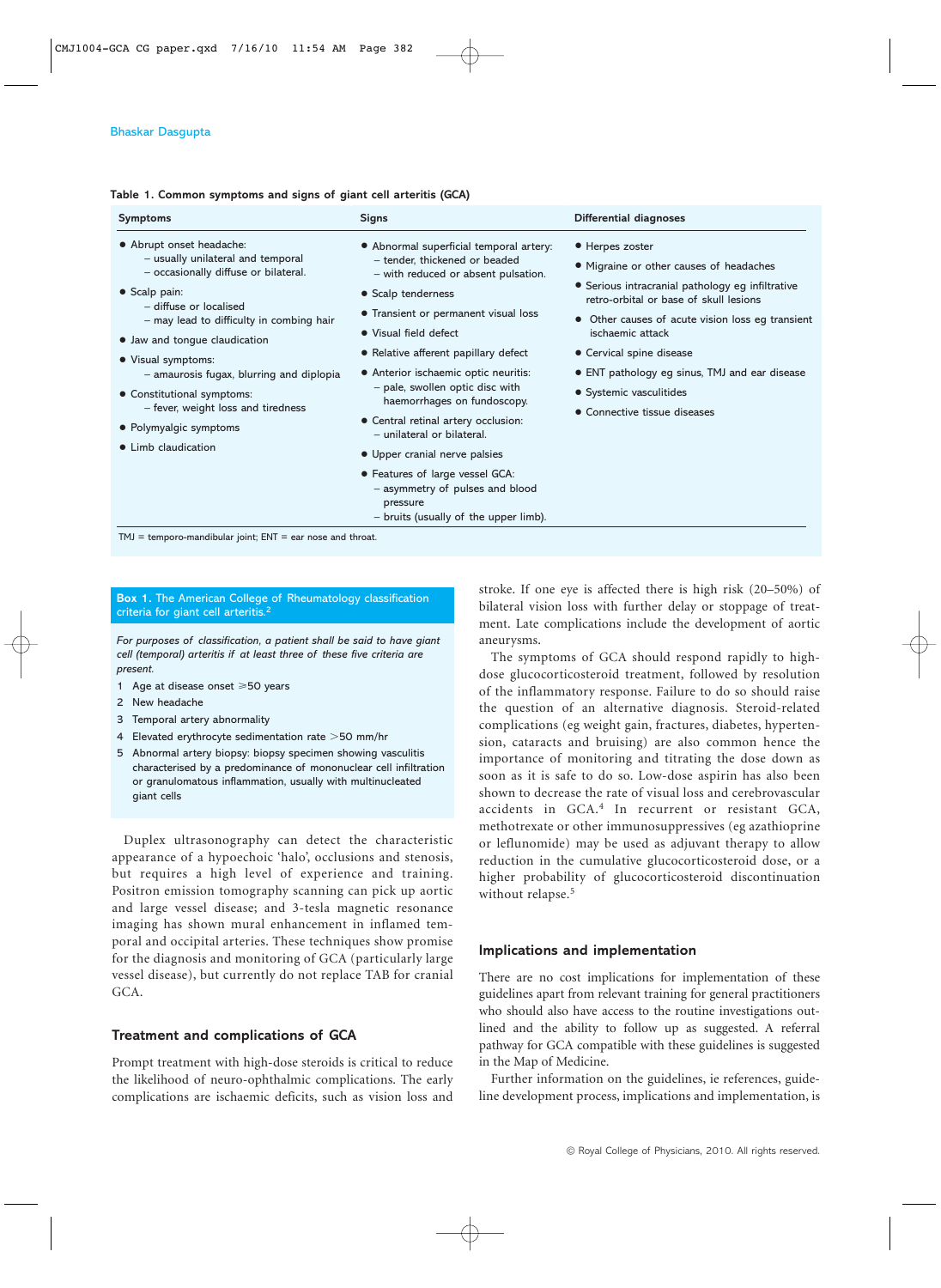### **The guidelines**

| <b>Early recognition and diagnosis</b><br>1<br>Clinicians should consider giant cell arteritis (GCA) in patients >50 years presenting with the symptoms listed in Table 1.<br>Particular attention should be paid to the predictive features of neuro-opthalmic complications which are:<br>jaw claudication<br>diplopia<br>temporal artery abnormalities.<br>$\overline{2}$<br>Confirmation of diagnosis – temporal artery biopsy<br>Urgent referral for specialist opinion and temporal artery biopsy (TAB) should be considered whenever a diagnosis of<br>C<br>GCA is suspected.<br>However, this should not delay the prompt institution of high-dose glucocorticosteroid therapy.<br>Biopsy specimens should be no less than 1 cm, ideally greater than 2 cm, in length. Contra-lateral biopsy is<br>usually not required.<br>Patients with negative TAB but a typical clinical picture and response to steroids should be regarded as having GCA.<br>Imaging techniques do not replace TAB for diagnosis of cranial GCA.<br>3<br><b>Large vessel GCA</b><br>Large vessel GCA should be suspected in patients with prominent systemic symptoms, limb claudication or<br>C<br>persistently high-inflammatory markers despite adequate glucocorticosteroid therapy.<br>Imaging techniques, such as positron emission tomography and magnetic resonance imaging scanning, should be<br>reserved for the assessment of suspected large vessel involvement<br>Initial corticosteroid therapy<br>4<br>C<br>High-dose glucocorticosteroid therapy should be initiated immediately when clinical suspicion of GCA is raised.<br>$\bullet$<br>Recommended starting dose regimens are shown in Table 2.<br>To minimise the complications of steroid treatment:<br>$\bullet$<br>patients should also receive bone protection<br>gastrointestinal protection should be considered.<br><b>Glucocorticosteroid reduction</b><br>5 |   |
|---------------------------------------------------------------------------------------------------------------------------------------------------------------------------------------------------------------------------------------------------------------------------------------------------------------------------------------------------------------------------------------------------------------------------------------------------------------------------------------------------------------------------------------------------------------------------------------------------------------------------------------------------------------------------------------------------------------------------------------------------------------------------------------------------------------------------------------------------------------------------------------------------------------------------------------------------------------------------------------------------------------------------------------------------------------------------------------------------------------------------------------------------------------------------------------------------------------------------------------------------------------------------------------------------------------------------------------------------------------------------------------------------------------------------------------------------------------------------------------------------------------------------------------------------------------------------------------------------------------------------------------------------------------------------------------------------------------------------------------------------------------------------------------------------------------------------------------------------------------------------------------------------------------------------|---|
|                                                                                                                                                                                                                                                                                                                                                                                                                                                                                                                                                                                                                                                                                                                                                                                                                                                                                                                                                                                                                                                                                                                                                                                                                                                                                                                                                                                                                                                                                                                                                                                                                                                                                                                                                                                                                                                                                                                           | C |
|                                                                                                                                                                                                                                                                                                                                                                                                                                                                                                                                                                                                                                                                                                                                                                                                                                                                                                                                                                                                                                                                                                                                                                                                                                                                                                                                                                                                                                                                                                                                                                                                                                                                                                                                                                                                                                                                                                                           |   |
|                                                                                                                                                                                                                                                                                                                                                                                                                                                                                                                                                                                                                                                                                                                                                                                                                                                                                                                                                                                                                                                                                                                                                                                                                                                                                                                                                                                                                                                                                                                                                                                                                                                                                                                                                                                                                                                                                                                           |   |
|                                                                                                                                                                                                                                                                                                                                                                                                                                                                                                                                                                                                                                                                                                                                                                                                                                                                                                                                                                                                                                                                                                                                                                                                                                                                                                                                                                                                                                                                                                                                                                                                                                                                                                                                                                                                                                                                                                                           | A |
| C<br>Steroid reduction should be considered only in the absence of clinical symptoms, signs and laboratory abnormalities<br>suggestive of active disease.<br>This should be balanced against the need to use the lowest effective dose, patient wishes and side-effects.<br>Recommended dose reduction regimens are shown in Table 2.                                                                                                                                                                                                                                                                                                                                                                                                                                                                                                                                                                                                                                                                                                                                                                                                                                                                                                                                                                                                                                                                                                                                                                                                                                                                                                                                                                                                                                                                                                                                                                                     |   |
| Use of low-dose aspirin<br>6<br>C<br>Should be considered in all patients with GCA, if no contra-indications exist.                                                                                                                                                                                                                                                                                                                                                                                                                                                                                                                                                                                                                                                                                                                                                                                                                                                                                                                                                                                                                                                                                                                                                                                                                                                                                                                                                                                                                                                                                                                                                                                                                                                                                                                                                                                                       |   |
| <b>Monitoring of therapy</b><br>7<br>C<br>Patients should be monitored for evidence of relapse, disease-related and steroid-related complications.<br>Monitoring should be clinical and supported by measurement of inflammatory markers. In particular the following<br>features should be sought:<br>headaches<br>jaw and tongue claudication<br>visual symptoms<br>vascular claudication of limbs, bruits and asymmetrical pulses<br>polymyalgic symptoms<br>osteoporotic risk factors and fractures<br>other glucocorticosteroid-related complications<br>other symptoms that may suggest an alternative diagnosis.<br>Recommendations for frequency of follow-up and investigation are shown in Table 2.                                                                                                                                                                                                                                                                                                                                                                                                                                                                                                                                                                                                                                                                                                                                                                                                                                                                                                                                                                                                                                                                                                                                                                                                             |   |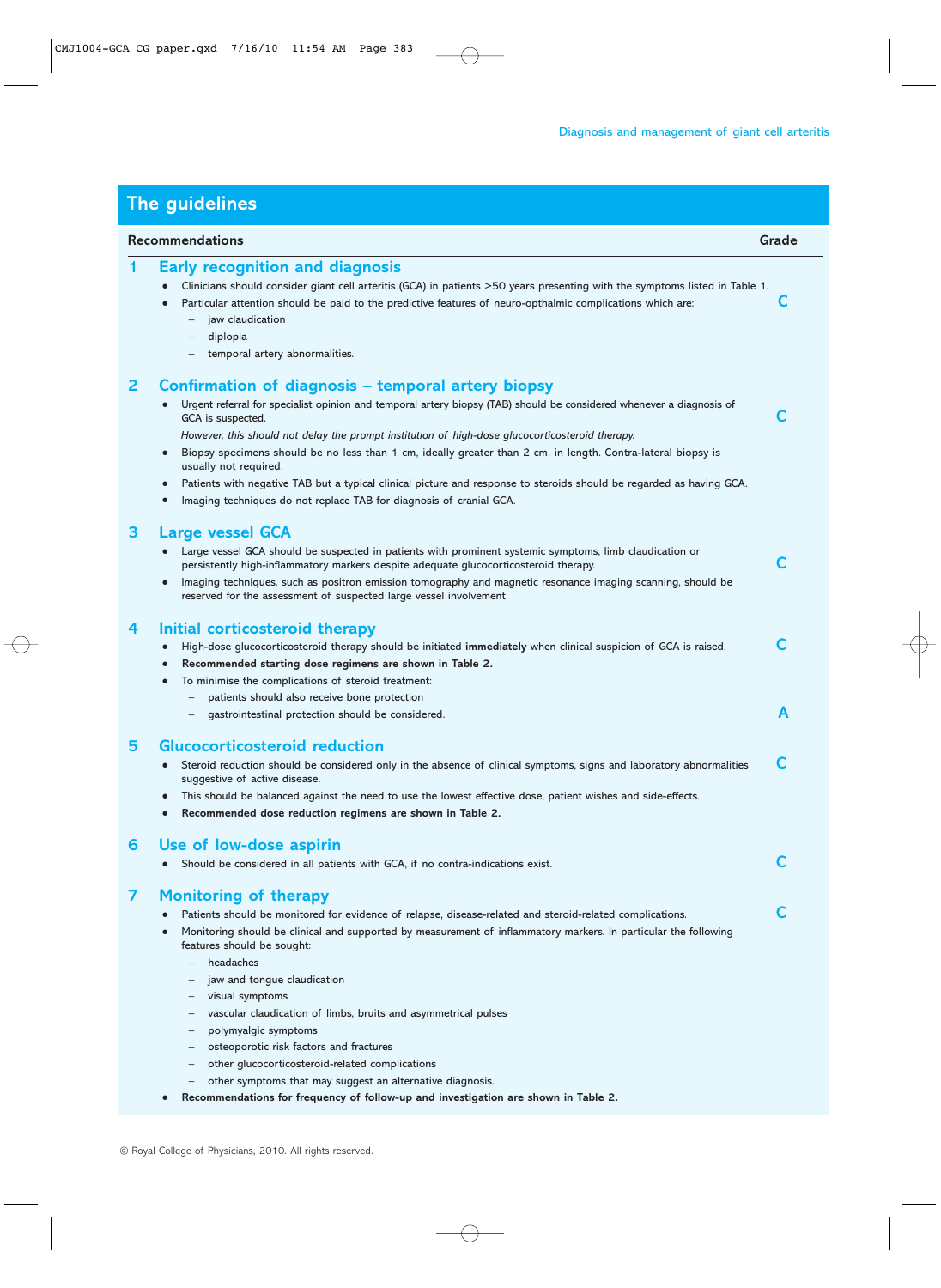### **The guidelines –** *continued*



- Disease relapse should be suspected in patients with a return of symptoms of GCA, ischaemic complications, unexplained constitutional or polymyalgic symptoms. (Relapse is usually associated with a rise in erythrocyte **C** sedimentation rate/C-reactive protein, but may occur with normal inflammatory markers.)
- All patients in whom relapse is suspected should be treated as shown in Table 2, and discussed or referred for specialist assessment.

#### **9 Recurrent relapse**

- Recurrent relapse or failure to wean glucocorticosteroid dose requires the consideration of adjuvant therapy, such **B** as methotrexate or other immunosuppressants.
- These immunosuppressive agents should be started at the third relapse.



**Fig 1. Pathway for management of giant cell arteritis (GCA).**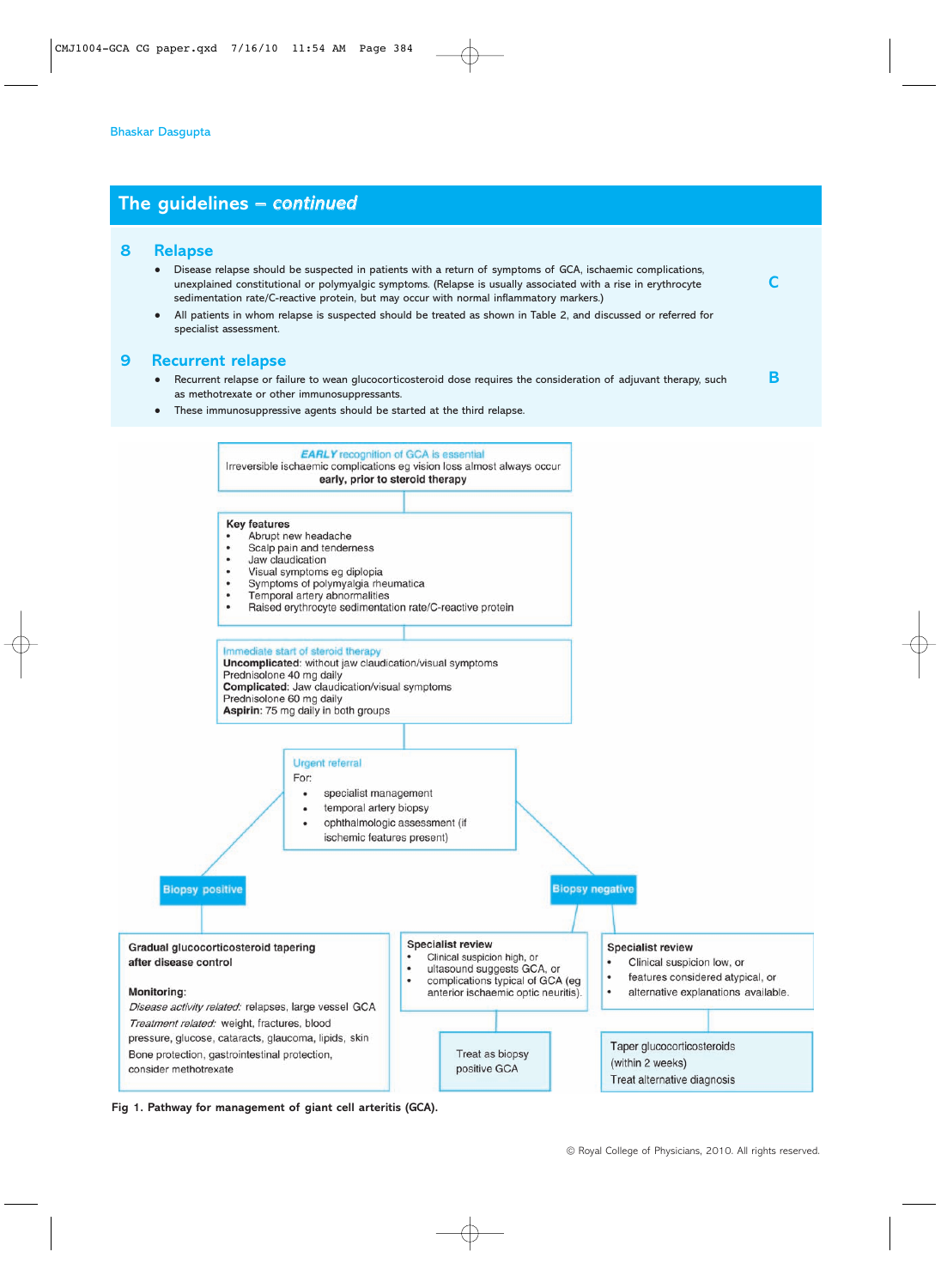| <b>Starting dose regimens</b> |                                                                                                                        |
|-------------------------------|------------------------------------------------------------------------------------------------------------------------|
| Uncomplicated GCA             | No jaw/tonque claudication or visual symptoms:                                                                         |
|                               | • prednisolone 40–60 mg (not less than 0.75 mg/kg) daily until resolution of symptoms and<br>laboratory abnormalities. |
| <b>Complicated GCA</b>        | Evolving visual loss or history of amaurosis fugax:                                                                    |
|                               | • intravenous methylprednisolone 500 mg to 1 g daily for three days before oral prednisolone.                          |
|                               | <b>Established vision loss:</b>                                                                                        |
|                               | • at least 60 mg oral prednisolone daily.                                                                              |
| Bone protection               | Weekly bisphosphonate and calcium/vitamin D supplementation                                                            |
| Gastrointestinal protection   | Protein pump inhibitors (eq omeprazole, lanzoprazole)                                                                  |
|                               |                                                                                                                        |

#### **Table 2. Recommended regimens for glucocorticosteroid treatment.**

The dose may need adjustment, due to disease severity, co-morbid factors (eg diabetes, cardiorespiratory or renal disease), fracture risk, patient wishes, and adverse events. Some patients will require long-term low-dose glucocorticosteroid therapy.

| Dose reduction                  |                                                                                                                                       |
|---------------------------------|---------------------------------------------------------------------------------------------------------------------------------------|
| Standard regimen                | 40–60 mg prednisolone (not less than 0.75 mg/kg) continued for four weeks (or until resolution of<br>symptoms and lab abnormalities): |
|                                 | • then dose is reduced by 10 mg every two weeks to 20 mg                                                                              |
|                                 | • then by 2.5 mg every two to four weeks to 10 mg                                                                                     |
|                                 | • then by 1 mg every one to two months, provided there is no relapse.                                                                 |
| For enteric-coated prednisolone | As above down to 10 mg per day. For doses below this:                                                                                 |
|                                 | $\bullet$ 10 mg/7.5 mg alternating for two months                                                                                     |
|                                 | • then 7.5 mg daily for one to two months                                                                                             |
|                                 | • then 7.5/5 mg alternating for one to two months                                                                                     |
|                                 | • then 5 mg daily for one to two months etc.                                                                                          |

Some patients may benefit from a more gradual glucocorticosteroid taper, or a period of treatment at a stable dose, such as 5 mg prednisolone for three months.

| Monitoring of treatment                                                              |                                                                                                            |  |
|--------------------------------------------------------------------------------------|------------------------------------------------------------------------------------------------------------|--|
| Frequency of follow-up                                                               | Weeks 0, 1, 3, 6 then months 3, 6, 9, 12 in the first year                                                 |  |
| Extra unscheduled visits may be necessary in the event of relapse or adverse events. |                                                                                                            |  |
| Investigations                                                                       |                                                                                                            |  |
| At each visit                                                                        | Full blood count, ESR/CRP, urea and electrolytes, glucose                                                  |  |
| Every two years                                                                      | Chest radiograph to monitor for aortic aneurysm (echocardiography, PET and MRI may also be<br>appropriate) |  |
|                                                                                      | Bone mineral density                                                                                       |  |
| <b>Treatment of relapse</b>                                                          |                                                                                                            |  |
| Headache only                                                                        | Treat with the previous higher glucocorticosteroid dosage                                                  |  |
| Headache and jaw claudication                                                        | Treat with 40–60 mg daily prednisolone                                                                     |  |
| Eye symptoms                                                                         | Treat with either 60 mg prednisolone or intravenous methylprednisolone                                     |  |
| Large vessel GCA                                                                     | Investigate with imaging techniques (PET, MRI scanning)                                                    |  |
|                                                                                      | Consider treatment using systemic vasculitis protocols                                                     |  |

 $CRP = C\text{-reactive protein; ESR} = \text{erythrocyte sedimentation rate; GCA} = \text{giant cell arteritis; MRI} = \text{magnetic resonance imaging};$ 

 $PET =$  positron emission tomography.